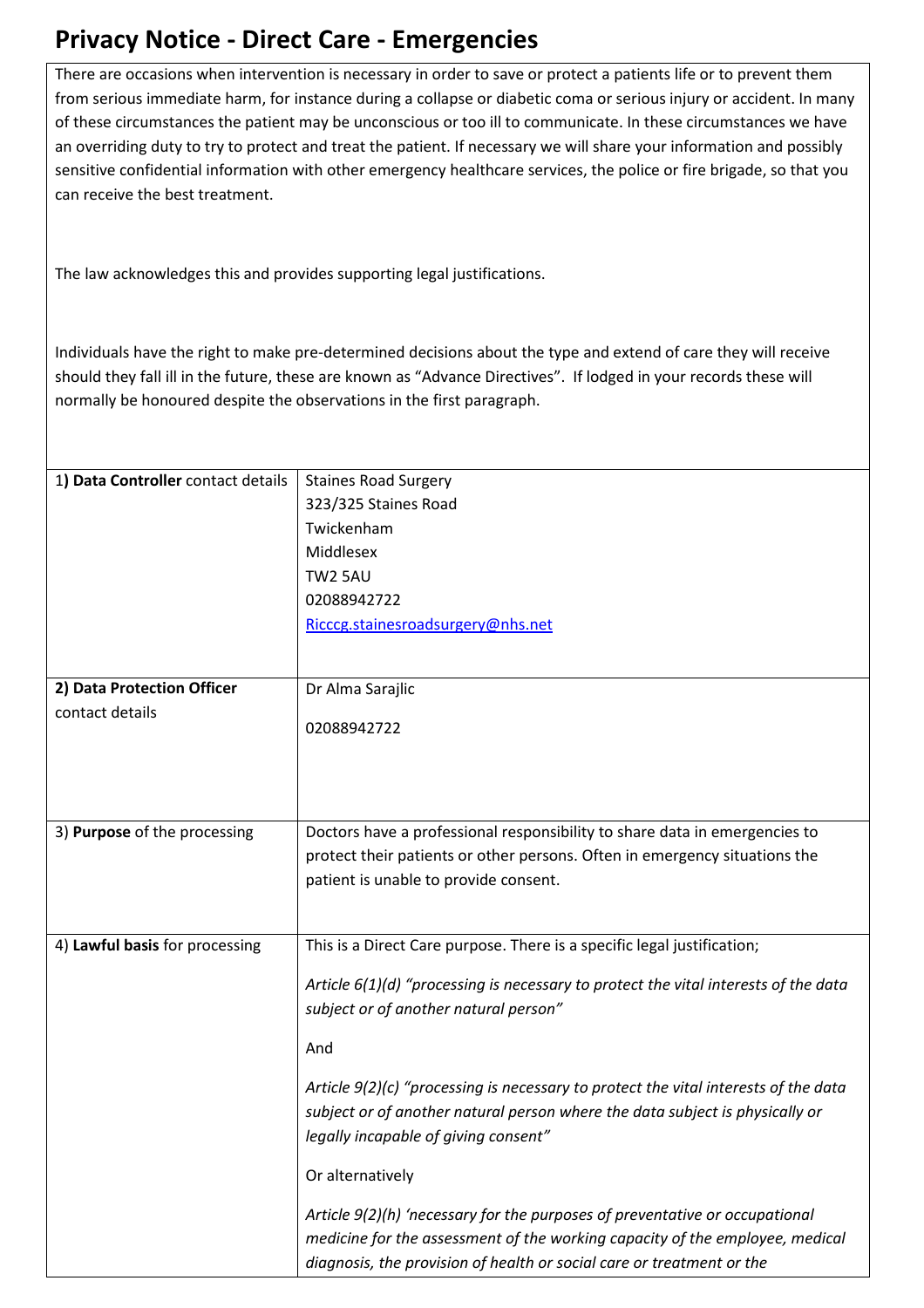## **Privacy Notice - Direct Care - Emergencies**

|                                | management of health or social care systems and services"                        |
|--------------------------------|----------------------------------------------------------------------------------|
|                                |                                                                                  |
|                                | We will also recognise your rights established under UK case law collectively    |
|                                | known as the "Common Law Duty of Confidentiality"*                               |
|                                |                                                                                  |
| 5) Recipient or categories of  | The data will be shared with Healthcare professionals and other workers in       |
| recipients of the shared data  | emergency and out of hours services and at local hospitals, diagnostic and       |
|                                | treatment centres. (if preferred list actual named services)                     |
| 6) Rights to object            | You have the right to object to some or all of the information being shared with |
|                                | the recipients. Contact the Data Controller or the practice.                     |
|                                | You also have the right to have an "Advance Directive" placed in your records    |
|                                | and brought to the attention of relevant healthcare workers or staff.            |
|                                |                                                                                  |
|                                |                                                                                  |
| 7) Right to access and correct | You have the right to access the data that is being shared and have any          |
|                                | inaccuracies corrected. There is no right to have accurate medical records       |
|                                | deleted except when ordered by a court of Law. If we share or process your       |
|                                | data in an emergency when you have not been able to consent, we will notify      |
|                                | you at the earliest opportunity.                                                 |
| 8) Retention period            | The data will be retained in line with the law and national guidance             |
|                                |                                                                                  |
| 9) Right to Complain.          | You have the right to complain to the Information Commissioner's Office, you     |
|                                | can use this link https://ico.org.uk/global/contact-us/                          |
|                                |                                                                                  |
|                                |                                                                                  |
|                                | or calling their helpline Tel: 0303 123 1113 (local rate) or 01625 545 745       |
|                                | (national rate)                                                                  |
|                                | There are National Offices for Scotland, Northern Ireland and Wales, (see ICO    |
|                                | website)                                                                         |
|                                |                                                                                  |

\* "Common Law Duty of Confidentiality", common law is not written out in one document like an Act of Parliament. It is a form of law based on previous court cases decided by judges; hence, it is also referred to as 'judge-made' or case law. The law is applied by reference to those previous cases, so common law is also said to be based on precedent.

The general position is that if information is given in circumstances where it is expected that a duty of confidence applies, that information cannot normally be disclosed without the information provider's consent.

In practice, this means that all patient information, whether held on paper, computer, visually or audio recorded, or held in the memory of the professional, must not normally be disclosed without the consent of the patient. It is irrelevant how old the patient is or what the state of their mental health is; the duty still applies.

Three circumstances making disclosure of confidential information lawful are:

- where the individual to whom the information relates has consented;
- where disclosure is in the public interest; and